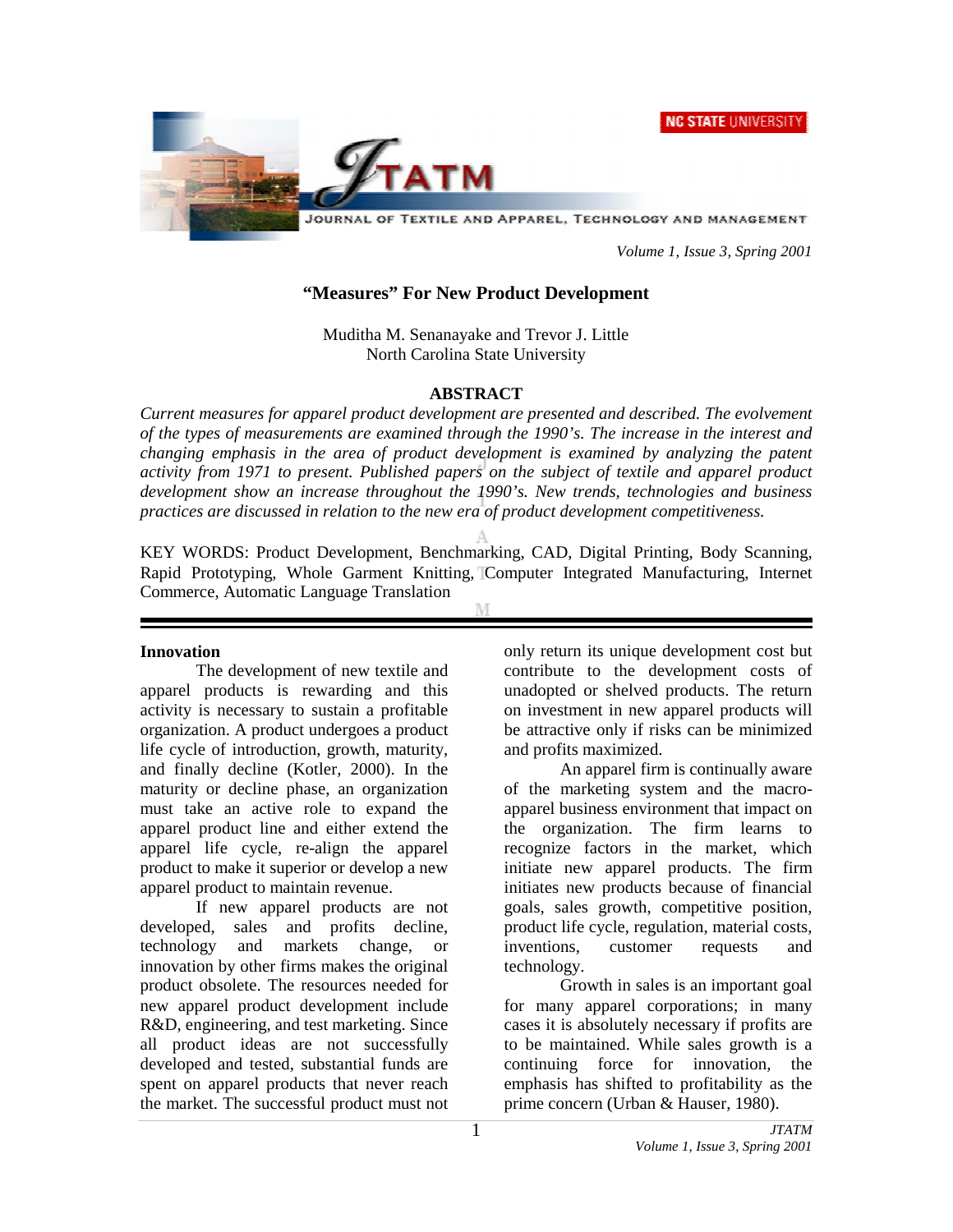## **Product Life Cycle**

 As the product moves from maturity to decline in the product life cycle, profits fall. To regain profit, the organization should direct effort toward rejuvenating the life cycle or replacing the declining product with a new, more profitable product. The life cycle is important in apparel products but it is also important to understand sales patterns. If the product is about to decline, new apparel products will be needed. Despite the difficulties in applying the product life cycle in all situations, the concept is important because it directs our attention to monitoring sales growth or decline. New apparel inventions, like any new product, are subjected to the high risk of failure and should be carefully evaluated before any major investment is made.

## **Other Product Development Initiators**

Governments are becoming increasingly involved in regulating apparel business. In many cases these new regulations cause apparel firms to consider producing new products. The regulatory power of government pervades competitive practices, advertising, product safety, labeling, labor practices, etc.

As raw material costs and availability change, apparel products must be revised or dropped. In a world of increasing shortages and supply variability, the forecasting of supply prices and the development of new products to exploit the structural shifts in raw material price will be important in many organizations.

 The postwar baby boom brought about market changes, including the rapid growth in apparel baby products, followed by the "youth" culture, overflowing colleges, and a very tight housing market. As rapidly as the growth evolves, it changes as the demographics of the U.S. population continue to shift. Life style, fitness and mass communication systems also generate apparel consumption shifts. Development of new apparel products to exploit these shifts will ensure the success of firms.

 Other sources of new apparel product ideas are a customer request or a

mass customized demand to produce a specific apparel product that the customer has designed. In other industries, 80 percent of the major innovations were the result of customers who had a need to satisfy and built a prototype of what they needed (Urban and Hauser, 1980). It is common to think of the manufacturer as the innovator but suppliers can also be a force in innovation.

A major factor accounting for the 'decline phase' of apparel products and the shortening of life cycles is the rapid change in technology. For firms who can be first to successfully create apparel products based on new technology, the rewards can be high. A proactive apparel firm follows these technological changes and puts them to profitable use by matching them to the changing market place.

#### **Product Failure**   $\Lambda$

 The newly developed products can T. fail due to internal and external reasons:

# **External**

 $\overline{A}$ 

T

- The failure may be due to a 'too small' market'. A new product is developed that attains a large market share, but fails since the target market is not large enough to generate sufficient sales and profits.
- Due to the fact that the product does not display a 'new or different' feature, it can fail. The opportunity must be assessed in the design evaluation step to determine if consumers perceive the product as new and different. A product should be both physically and perceptually better than existing products.
- 'Competitive response' is another factor where competitors probably will copy the successful products. The best defense is to come up with a good design so as to preempt the competitors and earn its just reward.
- "Changes in consumers' tastes" are perhaps the most difficult problems to overcome in preventing a product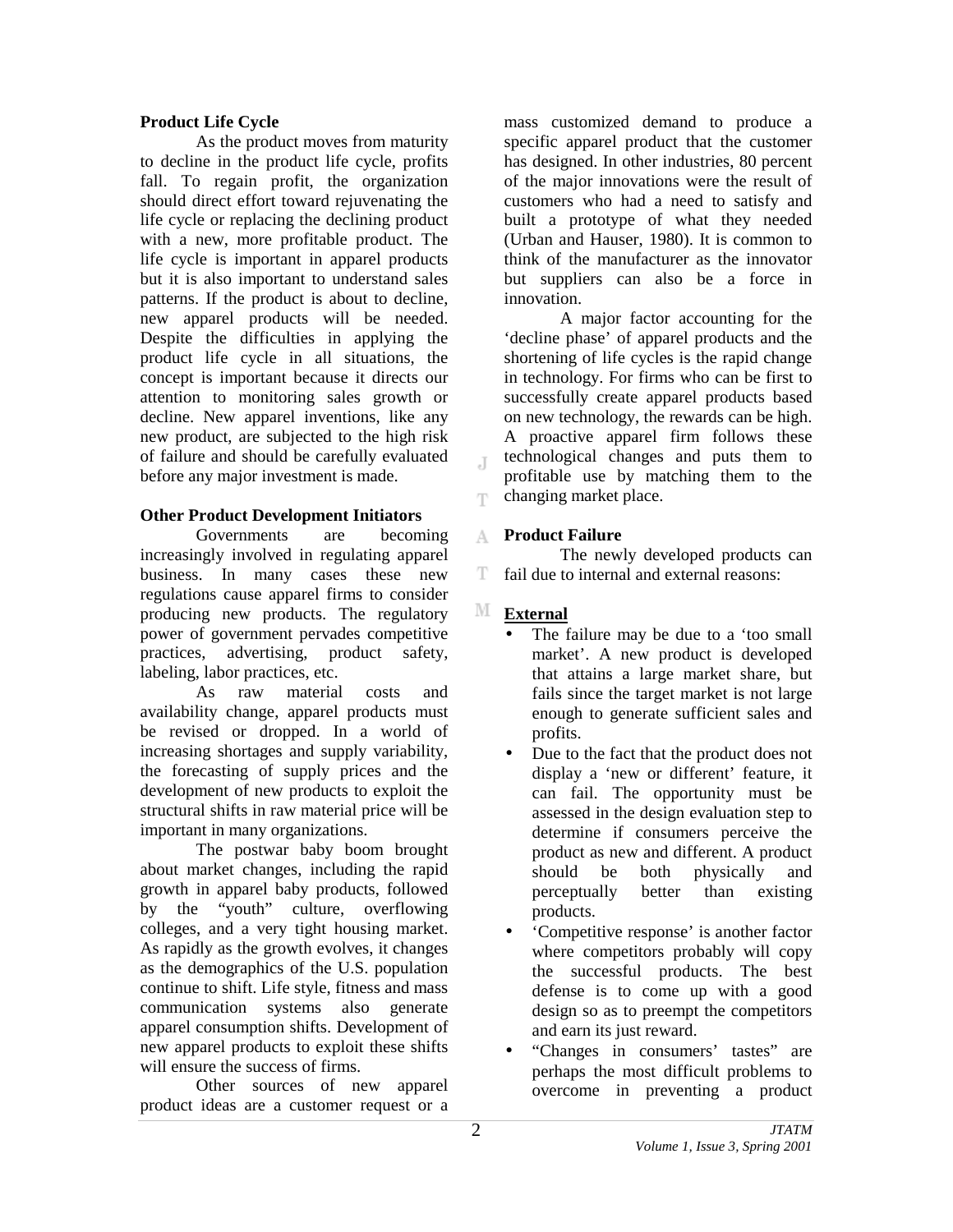failure. The dynamics of consumer tastes requires a continued monitoring process so that product can be redesigned, repositioned, dropped, or delayed.

• 'Change in environmental constraints' where new regulations, technology, and material supplies can cause failure to a new product.

# **Internal**

- If the product does not agree with the company mission, it can fail. The market opportunity must match the company's strategic plan before development is begun.
- 'Misunderstanding of consumer needs' may be another factor for a product to disqualify. Also poor pricing is a cause for failure where the price/benefits positioning is not correct**.**
- 'Little support for the channel of distribution' can be an internal reason for a new product to fail.
- Many good products fail because of the poor organization of a firm. The main interests in R&D and marketing may prevent effective progress on a good product, while conflicts between the new products group and the sales organization may kill a good product.
- The issues of communication are serious and must be explicitly addressed in organizing for implementation of a new apparel product development process. Without clear responsibility, the best designed and tested product may fail due to poor execution of the introduction plans.
- 'Forecasting error' may be another reason for a product failure where the leading causes can be the over estimation of sales.

In conclusion the new product development process must be well defined, documented, broadly communicated, and understood throughout the firm which will obtain management's support for the project. An effective new product development process will reduce time-to-market through

consistent execution of project team roles and responsibilities with the involvement of senior management at the appropriate points.

#### **Changing Emphasis in the Area of Product Development**

The level of activity in textile and apparel product development has been steadily increasing. This can be observed in terms of more styles for each company**,**  global sourcing of additional styles to complement the existing line, and targeted development of products for target markets. Global sourcing has also increased the product development activity because of the advent of full package sourcing in addition to those products that are manufactured or sourced to specification.

 $\overline{A}$ The increase in product development activity together with the T. global manufacturing and assembly practices, have integrated the product A development more into the mainstream T. business decision structure of the firm. Product Development Measures being М applied to today's products cover many aspects from the design concept to the consumer.

 As an overall measure of the changing importance of "product development", the number of published papers in the textile literature using the words "product development" were determined. This was accomplished by using the World Textile Database (2001) and its search engine. The results of this search are shown in Figure 1. Figure 1 shows that the number of published papers in the 1970's were less than 10 every two years.

In the 1980's, the number of papers every two years were in the range of 13 to 32 and this publication rate continued through 1993-94. However, after 1993-94, the number of publications devoted to product development has increased significantly. In fact, the data shows a three to four fold increase in the number of publications related to product development. Figure 1.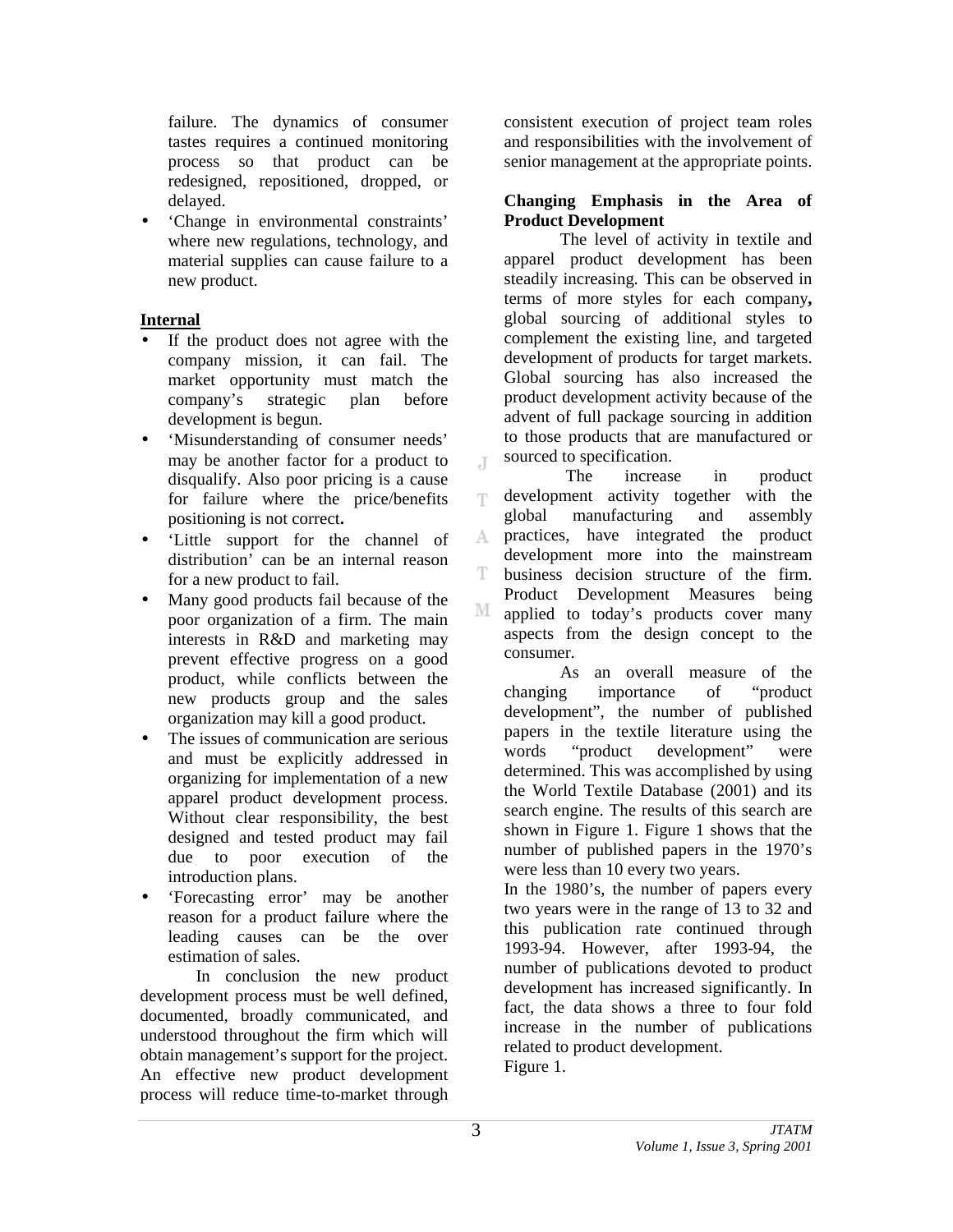

**Figure1:** *Source: World Textile Database (2001)*

 Furthermore, in reviewing the number of patents issued for product development related technologies, it can be seen from Figure 2 that the number of patents has increased significantly in the 1990's. More importantly is the fact that the number of patents issued to product-related technologies has increased significantly over the past four years compared with the patent activity for the previous 25 years. Patent issue rates for product development activities have reached an annual average of 32 per year compared with an annual rate of 2-13 per year for the years of 1971 – 1996. Figure 3 shows the breakdown of patents by major product development technology. This data clearly shows that the last five to six years have been dominated by patents related to rapid prototyping, computer aided design and digital printing. It is of interest to note that five recent patents (1998, 1999, and 2000) have been issued for product development and this may signify the start of a new category of patents related to the entire subject of product development. The U.S. Patents (2001) and its search engine were used to determine the results in Figures 2 and 3.



**Figure 2. -** *Source: U.S.Patents (2001)*



**Figure 3. -** *Source: U.S.Patents (2001)*

#### **Product Development Models**

The models of the new product development process are helpful to look at in detail the stages and activities in the product development process. The published product development models for apparel are of a sequential type. Some of these models define the process with general stages and others use list of activities. The models created by Burns and Bryant (1997), Regan, Kincade and Sheldon (1998), and Sadd (1996) describe the process as a series of stages in a linear progression following the M form of the traditional sequential model. In 1992, Gaskill incorporated internal and external factors to her apparel product development model. Wicket, Gaskill and Damhorst (1999) tested and expanded the Gaskill's 1992 model beyond line presentation to include events and considerations in post adoption product development creating a revised retail apparel product development model (Wicket, Gaskill & Damhorst, 1999). May-Plumlee and Little (1998) developed the No-Interval Coherently Phased Product Development Model for apparel, which is a six-phase apparel product development model. This model indicates the involvement of four functional areas Marketing, Product Development, Merchandising and Production Planning and Control. This model includes functional overlaps and recycling ideas through previous development phases for further refinement. Major corporate decisions are shown as fuzzy gates implying that teams involved in the product development must collectively

J

А

T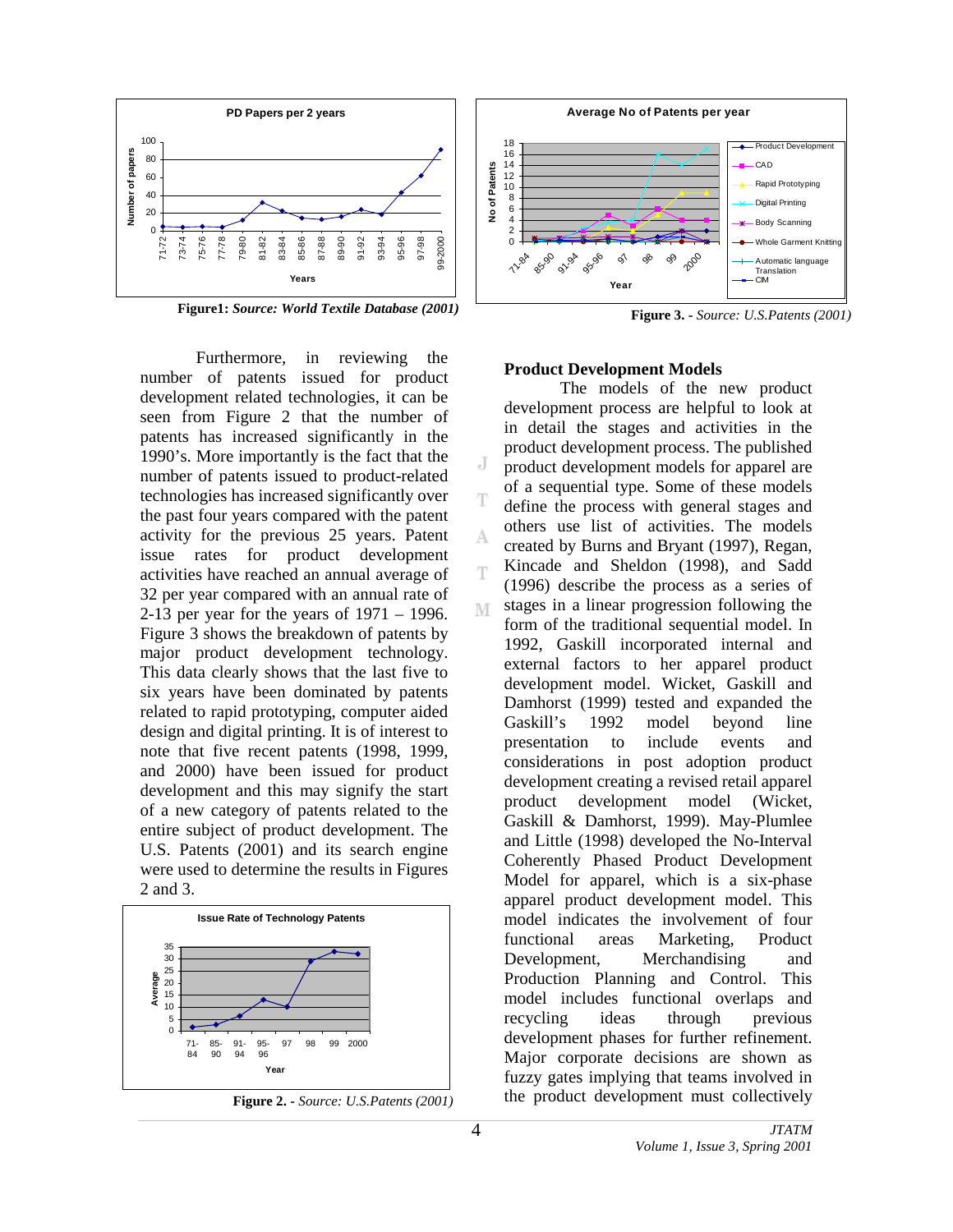decide on the next stages for a line or category. The system constraints may vary depending on the type of product line and firms. Some of the examples for these constraints are vendor reliability, raw material availability, customer constraints such as personal consumption expenditures, consumer wants, marketing channel, technology available etc. The in-depth examination of each phase of the development process has been explained using six stages with detailed explanations of each (May-Plumlee & Little, 1998).

#### **Merchandising Calendar**

The new product development models give an overview of the major functions involved in the process and the detailed activities in the product development process but do not discuss the planning and scheduling of these activities.

The Merchandising Calendar coordinates the activities, assigns responsibility and establishes the required start and stop dates for each major activity throughout the entire production process. A part of a time-phased multi-season merchandising calendar is shown in the Figure 4, which comprises 40 product development activities and requires about 35 weeks to accomplish the product development process. This is shown as a form of a Gantt Chart with the activities to be accomplished in a predetermined time frame. Each task is allotted a set amount of time and must be completed in this time frame. The tasks are spread out over weeks giving targets so that the future processes will be able to continue without being delayed by earlier processes (Schertel, 1998; Bertrand, 1982).

*Source: AAMA (1991)* 



 $\top$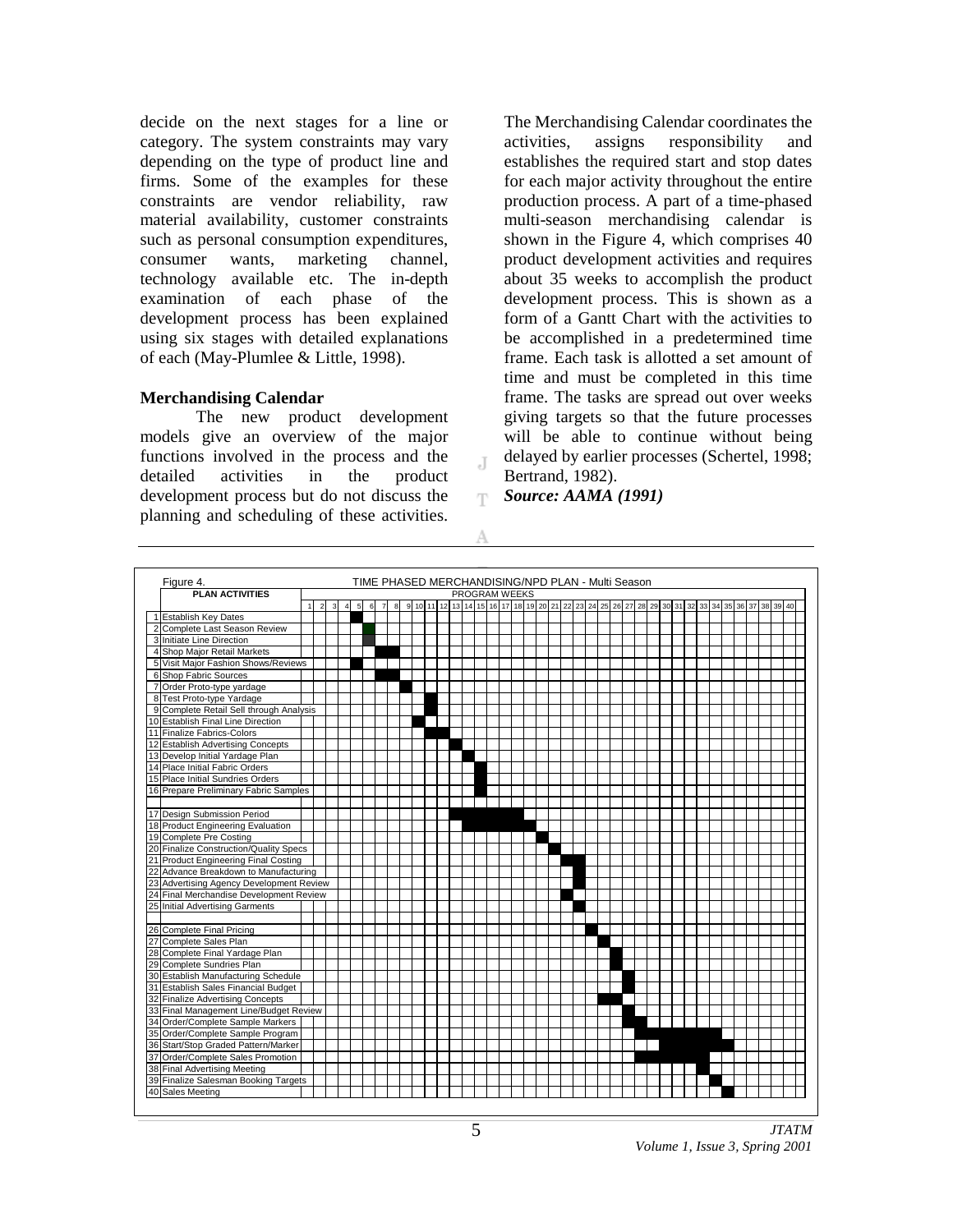#### **Benchmarking the New Product Development Process**

Benchmarking is a formalized approach to business improvement and is an effective tool to facilitate improvements in all areas of operations, including product development. It guides the firms to focus on areas of greatest weaknesses and allows companies to prioritize their efforts and improvement to be measured.

# **Sample Adoption Ratio**

Sample Adoption Ratio is the percentage of product development samples that are actually adopted into a line and indicates how efficiently the product development process functions. Because the cost of product development is typically high, optimum process efficiency is becoming increasingly important, particularly in high style environments.

Today, management and merchandisers are reducing the number of samples by editing the designer's concepts from sketches or CAD illustrations. Sample adoption ratio in 1994 typically measured at 20% to 30% for fashion products and 40% to 75% for basic and fashion-basic products (Strategis, 1994). Companies that have conducted well-focussed improvement programs have suggested that the Hit Ratio or the number of successful product introductions is about 50%, and the percentage of concepts used in the final line as 30 percent (Sadd, 1996).

# **Seasons Per Year**

Selling seasons are the number of clearly differentiated (by styling, fabric weight, or other factors) selling seasons in a year. This provides an indication of how often new lines are presented. The concept of buying/selling seasons may be eliminated as manufacturers and retailers respond to the individual demands of each customer. The textile manufacturing process must be modified to support an evolutionary, quick turn of new fabric developments. Additionally, the retail buying structure must transition to a longer-term dollar commitment with the manufacturer.

# **Product Development Cycle Time**

Product Development Cycle time is the time between designer's concept and when the style is released for production. As the number of line seasons increase, and as the diversity of most product lines expand, the need to shorten the time required to develop new products becomes more important.

Product development cycle times in the one to three months range are achievable for fashion garments and in the three to four weeks range for basic garments (Strategis, 1994). This product development cycle reduction can allow for more fashion seasons, lower product development costs, and significantly increased competitiveness. To achieve this vision, the old vertical  $\mathbb{I}$ structure where one individual or group passed a product onto the next individual or T. group must be replaced by a horizontal structure where local or global teams A. develop product in a concurrent approach. T Consumers and retail representatives may actually become a part of the product М development team. It is not only a product development measure but also a measure of merchandising excellence. The companies which focussed on improvement programs have suggested that the cycle time for basic styles and fashion styles (from concept to pre production sample) is 30 to 60 days and 3 months respectively (Sadd, 1996).

# **Manufacturing Cycle**

This is defined as the time between receipt of an order and the time when the order is shipped to the customer. New approaches to manufacturing and new technologies have significantly increased productivity and this measurement shows the effectiveness of the production end of an apparel company's business.

# **Sell Through**

Sell Through is the percentage of product that is sold at retail at regular price. Increasing sell through is critical to increase profitability and competitiveness. The marketing and merchandising present the product line to sales and educate the sales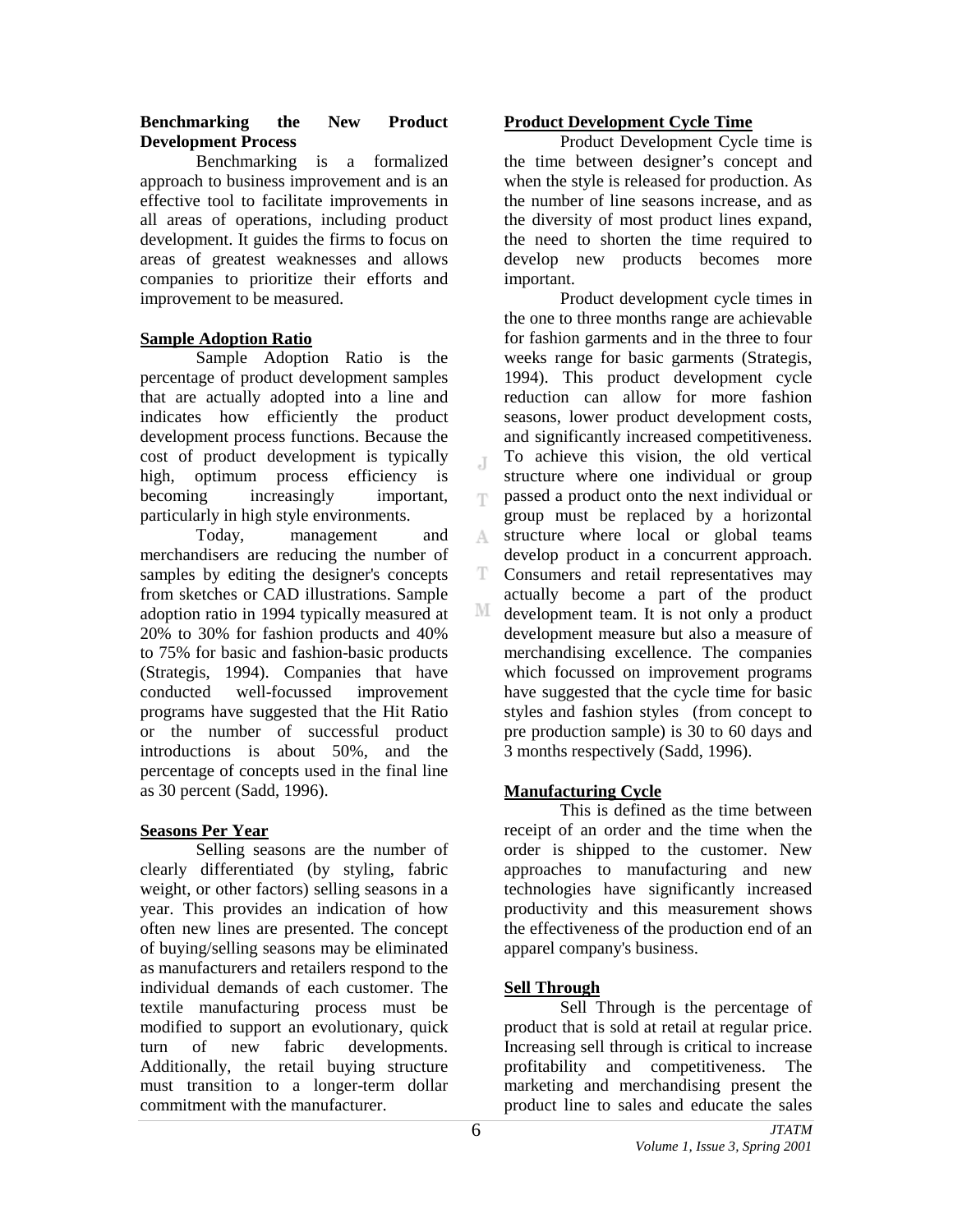force to sell the line according to the merchandising plan. Therefore this is also a measure of line presentation success (AAMA, 1996). More fashion-oriented products tend to have lower sell through, typically in the 20-40% range and basicoriented products yielded a higher rate of approximately 45-50%. If a product was positioned by the retailer as a promotional vehicle, or had a proliferation of stock keeping units (SKUs), the sell through performance could plunge to 25% or less. It was not until e-commerce emerged that manufacturers could easily access and review the last season's performance with the consumer (Strategis, 1994).

#### **Pick and Ship Times**

This is defined as the time between the receipt of a picking ticket in the distribution center to the time the product is shipped. This benchmark indicates the effectiveness of the distribution center. Distribution center can use bar-coding technology, automated product handling, packing and wrapping equipment etc. to improve the effectiveness.

#### **Initial Forecast Accuracy**

The line plans can be evaluated according to the initial forecast accuracy. That is, wholesale orders placed as a percent of demand projected when a style or merchandise group is accepted in the line.

#### **Forecast Accuracy**

This is the ratio of actual order demand to the forecasted order demand expressed as a percentage. As the name implies it provides a sense of forecasting accuracy.

## **Finance**

If the structure of the soft goods industry evolves as projected, the overall financial performance of all members of the chain will improve significantly. However, major investments in time, technology and systems will be required to make this happen. To support future investments required for improved profitability, better

profit performance is necessary in the entire product development process.

**a). GM and GMROI:** The traditional measure of merchandising success in the retail sector is the Gross Margin (GM) which is the difference between net sales and cost of goods sold. A more sophisticated indicator of merchandising success is the GMROI- gross margin return on inventory; GM dollars divided by average inventory for a specified period. This recognizes expenses associated with owning inventory in excess of what is required to support sales (AAMA, 1996).

**b). Return on Equity:** This is defined as net income divided by total equity in an organization, expressed as a percentage. This benchmark provides an  $\mathbb{I}$ indication of a company's profit performance and of how much profit is T. being generated relative to how much equity is being used to earn the profit. The keys to A a good Return on Equity are optimized T. financial leverage, high sales revenues on assets, and expense control. М

**c). Return on Net Assets:** The Return on Net Assets is the operating earnings before interest and taxes divided by the net assets of an organization, expressed as a percentage. Improvements in this measure will result from optimization of Supply Chain Management practices.

**d). Investment per Sales Dollar:** This is defined as the percentage of each sales dollar that is committed to systems improvements. A significant boost in systems spending will be necessary as apparel companies move towards greater integration. Spending will move towards implementation of new standards, upgrading hard and soft technologies, pre-production systems and systems maintenance.

## **Order Fulfillment Efficiency**

Order Fulfillment Efficiency (OFE) is the percentage of orders that are filled exactly as placed and defined by the customer. It is a measure that computes performance from receipt of a customer order until the order is shipped as complete. OFE depends on an organized replenishment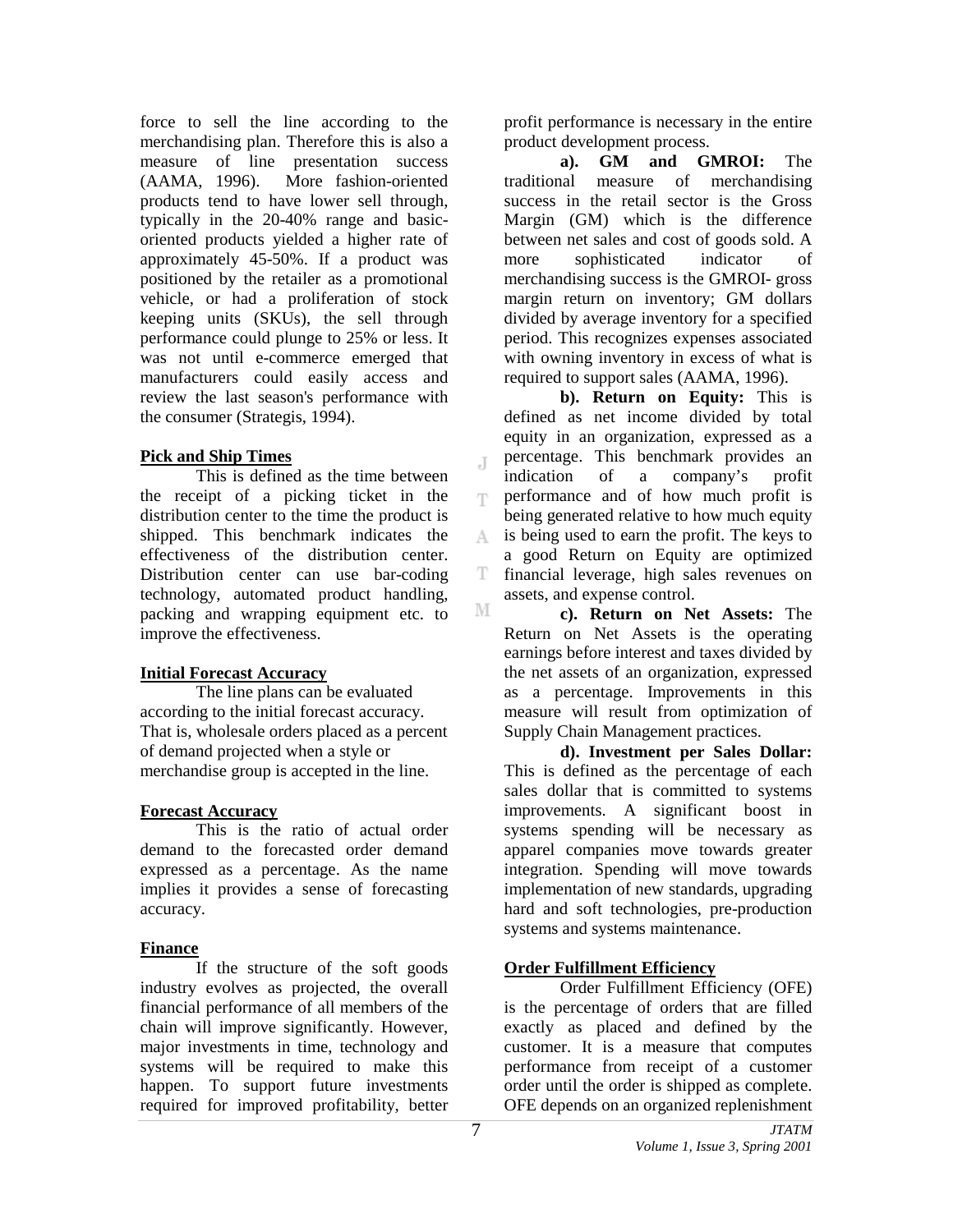system between the manufacturer and the retailer; for example, the retailer accepts back orders within the original cancel date (AAMA, 1996). This measure is becoming more critical as fulfillment requirements are tightened by retailers.

## **Textile Inventories**

This is the average amount of yarn or fabric inventory in-house, expressed in days or weeks. As with the textile order cycle time, increasing linkages between apparel and textile companies are driving a decrease in "in house" textile inventory levels.

## **Inventory Turns**

Inventory Turns is the ratio of cost of goods sold to the average of the beginning and ending levels of total inventory. In other words it is the number of times the manufacturer uses its average raw materials, finishes its average work-inprocess, and ships its average finished goods inventory in a period. The measure is usually in units but could be calculated in dollars (AAMA, 1996). This benchmark indicates how long a company holds an average item of inventory before it is sold. Too long in inventory will result in high carrying costs. Too short in inventory can mean loss of sales. To improve inventory turns reductions in processing inventory levels at all stages of production will be necessary.

## **On-Time Delivery**

This is defined as the percentage of orders placed that are actually delivered to the customer within that customer's delivery timetable and expectations.

## **Order Replenishment Cycle**

Order Replenishment Cycle is the time between receipt of a replenishment order from a customer to the time the replenishment product is received by the customer. This includes the ordering process, order administration process the order fulfillment cycle time and the shipping cycle time. In a retail environment, which

emphasizes replenishment capability over maintaining high levels of inventory, the benchmark category is critical, particularly in commodity products.

#### **Customer Order Processing Time**

This is the time between receipt of a customer's order and its entry into an organization's systems for action. Technology and process optimizations are the keys to reducing this time to a minimum

#### **Finished Goods Inventories**

This is defined as the average amount of finished product inventory inhouse, expressed in days or weeks. The level of finished goods inventory should be adequate to support order fulfillment efficiency requirements.

## **Textile Order Cycle**

 $\mathbb{I}$ 

Ŧ

The Textile Order Cycle is the time A between placement of an order for yarn or T. fabric and actual receipt of the yarn or fabric. This benchmark is an indication of М the degree of integration that has been achieved through linkages and electronic commerce.

## **SKU Planning Frequency**

This measure relates to how frequently a firm plans production as a reaction to changes in forecast or in order demand. The frequency can be monthly, biweekly, weekly or daily (AAMA, 1996).

## **Time from Plan to Cut**

This measure is the time from SKU planning until cutting is completed and the cut is ready to go in to the work-in-process inventory. The idea of this measure is to assure accurate replenishment of the finished goods inventory.

## **Shipping Cycle Time**

 This measures the time from an order being released to ship until it is released to the carrier to be delivered to the customer.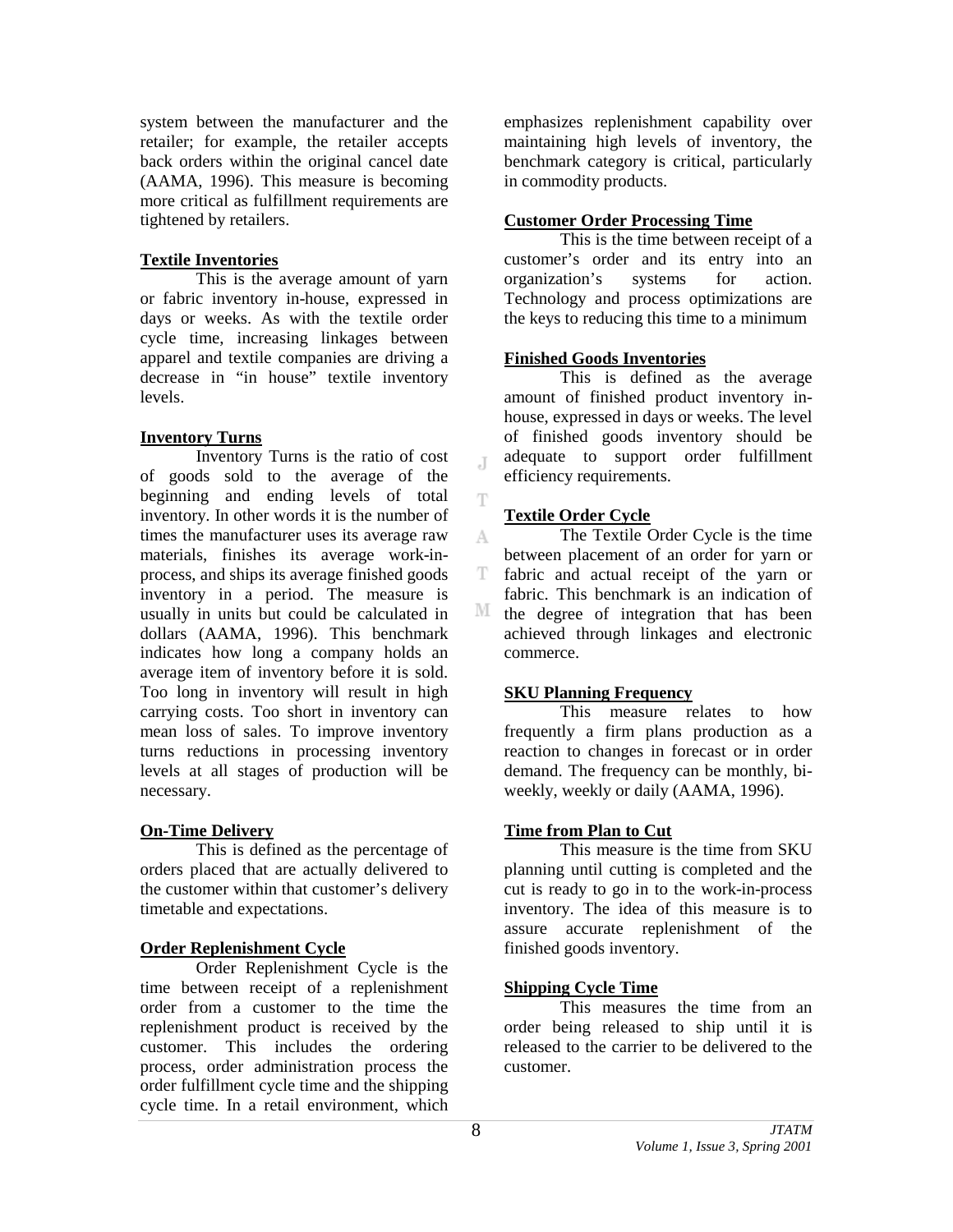#### **Shipping Accuracy**

A measure of number of units shipped in the correct style, color and size as a percentage of the total units shipped.

#### **Other Measures**

New measures for retail logistics, retail inventory management, EDI and Bar Coding have evolved. Little and Heinje (1998) discussed 3 measures on Retail Logistics, 6 measures on Retail Inventory Management and 5 performance measures on EDI and Bar Coding. Also it is of great need to develop measures for electronic commerce business in terms of product development. This is to benchmark the total apparel organization today rather than measuring the PD process in isolation. This is of great importance, as the new product development activity needs communication to all the functions in an organization.

#### **Quantifying the extent of System Integration**

Systems integration will require examinations of all processes not just focused inspection of specific problems. Systems are the key to all other competitive improvement opportunities. Without the synergies of integrating all processes from design through delivery, the firm will not have the responsiveness required to have a sustainable business.

An effectively integrated system will tie together the following functions:

- Marketing
- Forecasting
- **Merchandizing**
- Product Line Development
- Product Design and Specifications
- Material Requisition Planning
- Inventory Control
- Costing
- Production Planning and Scheduling
- Sourcing and Manufacturing
- Quality Control
- Human Resources
- Purchasing
- **Logistics**
- Warehouse Inventory Movement Systems
- Finance
- Sales

A

T

- Field Sales Support
- Performance Measurement
- External Communications. E-Commerce, e-mail, etc.

To date the authors are not aware of any measures to assess the level of system integration.

#### J **Product Development Measures and Measures for Getting the New Products to**  Ŧ **the Customer.**

It can be clearly seen from Table 1 that the number of measures involved in the product development process has increased over time, with the measures becoming more stringent. This reflects the industry's M increased focus in monitoring the PD process. The measures for getting new products to the customer, as shown in the Table 2, also have increased remarkably over time (Little & Heinje, 1998). For example, according to the Measures for Excellence report by the Quick Response Leadership Committee of AAMA, there were 31 measures discussed in 1996 and more than 40 measures discussed in 1998. The reason for evolving more companywide measures can be suggested as integrating the product development process in to the company strategy. Some of the other measures which have not been shown here are performance measures related to retail electronic data interchange (EDI) and Bar Coding practices which were considered later as benchmarking parameters for the apparel industry. With the evolvement of virtual technologies it is required to develop more and more measures to benchmark the product development process such as performance of virtual samples, quality of virtual samples etc.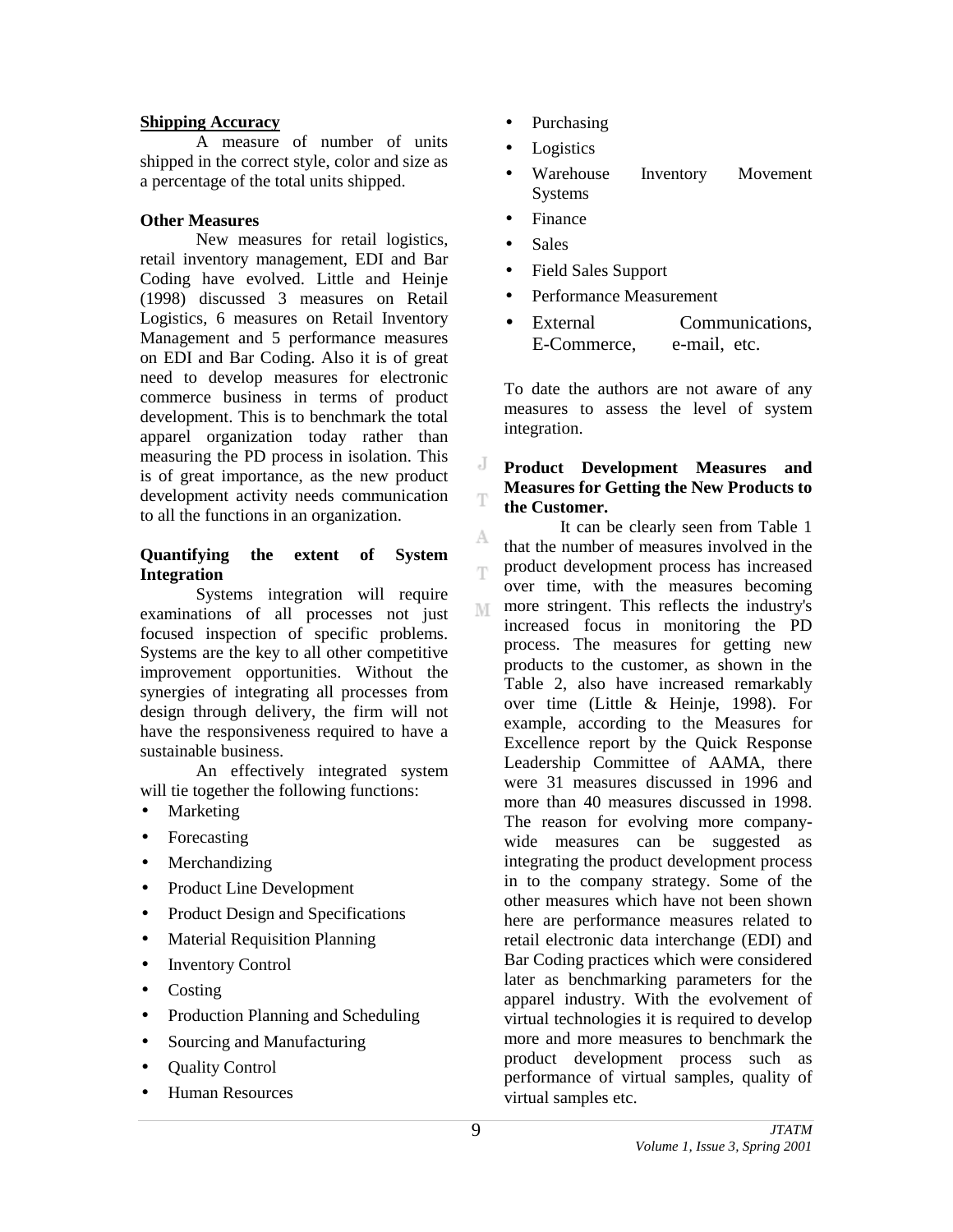**Product Development Measures** Table 1. **Product Development Measures** Table 1. **Best in class measures** Sample **PD Cycle Manufactu- Sell Pick and Return on Return on Investment Forecast GMROI** Cost **Adoption Time ring Cycle Through Ship Time Equity Net Assets per Sales Accuracy Confirm** Ratio **I** Time **decision and Time dollar dollar dollar** ance **(%) (weeks) (weeks) (%) (days) (%) (%) (%) (%) (%) (%)** (AAMA, 1993) 60 3 (2 to 6 ) 20(5-50) months (Strategis,1994) **Apparel Type** Blazers & Jackets 25 16 3 25 3 25 22 2 Bras 19, 12 1.5 80 2 18 16 2 Dress Shirts | 60 | 6 | 1 | 50 | 1 | 20 | 25 | 2 Dress Slacks | 30 | 3 | 3 | 60 | 3 | 25 | 22 | 2 Dresses | 35 | 16 | 3 | 30 | 3 | 25 | 22 | 2 Jeans 1 50 5 1.5 60 1 30 40 2 Ski Jackets | 60 | 15 | 5 | 85 | 2 | 22 | 20 | 2 Socks 60 6 2 60 2.5 21 19 2.5 Suits 1 35 3 5 65 3 25 22 2 T-shirts 90 2 days 85 2 16 11 2 (Bobbin, May 1998) 30 days 1 95 85 31 120

## **Getting New Products to the Customer**

Table 2.

|                              | <b>Order Full-</b><br>fillment<br><b>Efficiency</b><br>$(\%)$ | <b>Textile</b><br>Inventories<br>(weeks) | Inventory<br><b>Turns</b><br>(ratio) | On time<br>Delivey<br>(%) | Order<br>replenish-<br>ment Cycle<br>(days) | <b>Customer</b><br>Order<br>Processing<br>Time (days) | <b>Finished</b><br>Goods<br>Inventory<br>(weks) | Textile<br>Order<br><b>Cycle Time</b><br>(weeks) | Floor<br>Ready<br>Shipments<br>$\%$ | Auto<br>Replenishm-<br>nt Shipments 3 measures<br>$\%$ | Retail<br>Logistics | Retail<br>Inventory<br>5 measures |
|------------------------------|---------------------------------------------------------------|------------------------------------------|--------------------------------------|---------------------------|---------------------------------------------|-------------------------------------------------------|-------------------------------------------------|--------------------------------------------------|-------------------------------------|--------------------------------------------------------|---------------------|-----------------------------------|
|                              |                                                               |                                          |                                      |                           |                                             |                                                       |                                                 |                                                  |                                     |                                                        |                     |                                   |
|                              |                                                               |                                          |                                      |                           |                                             |                                                       |                                                 |                                                  |                                     |                                                        |                     |                                   |
|                              |                                                               |                                          |                                      |                           |                                             |                                                       |                                                 |                                                  |                                     |                                                        |                     |                                   |
|                              |                                                               |                                          |                                      |                           |                                             |                                                       |                                                 |                                                  |                                     |                                                        |                     |                                   |
| (AAMA, 1993)                 | 85                                                            | 3 to 5                                   | 3.75                                 |                           |                                             |                                                       |                                                 |                                                  |                                     |                                                        |                     |                                   |
| (Strategis, 1994)            |                                                               |                                          |                                      |                           |                                             |                                                       |                                                 |                                                  |                                     |                                                        |                     |                                   |
| <b>Apparel Type</b>          |                                                               |                                          |                                      |                           |                                             |                                                       |                                                 |                                                  |                                     |                                                        |                     |                                   |
| <b>Blazers &amp; Jackets</b> | 90                                                            | 6                                        | 4.2                                  | 94                        | 3                                           | $\overline{2}$                                        | 8                                               | 12                                               |                                     |                                                        |                     |                                   |
| <b>Bras</b>                  | 95                                                            | 8                                        | 7.5                                  | 95                        | $\overline{7}$                              | $\overline{2}$                                        | $\overline{2}$                                  | 10                                               |                                     |                                                        |                     |                                   |
| <b>Dress Shirts</b>          | 92                                                            | $\overline{2}$                           | 6                                    | 92                        | $\overline{7}$                              | $\mathbf{0}$                                          | 5                                               | 4                                                |                                     |                                                        |                     |                                   |
| <b>Dress Slacks</b>          | 96                                                            | 6                                        | 3.5                                  | 99                        | 3                                           |                                                       | $\overline{7}$                                  | 13                                               |                                     |                                                        |                     |                                   |
| <b>Dresses</b>               | 90                                                            | 6                                        | 4.2                                  | 93                        | 3                                           | $\overline{2}$                                        | $\overline{7}$                                  | 12                                               |                                     |                                                        |                     |                                   |
| Jeans                        | 96                                                            | $\overline{2}$                           | 6                                    | 95                        | и                                           | $\mathbf{0}$                                          | 4                                               | 3                                                |                                     |                                                        |                     |                                   |
| <b>Ski Jackets</b>           | 92                                                            | 8                                        | 3.5                                  | 94                        | $\mathbf{7}$                                |                                                       | 4                                               | 10                                               |                                     |                                                        |                     |                                   |
| <b>Socks</b>                 | 93                                                            |                                          | 5                                    | 98                        | 4                                           | $\overline{2}$                                        | 8                                               | 2.5                                              |                                     |                                                        |                     |                                   |
| <b>Suits</b>                 | 95                                                            | 6                                        | 3.5                                  | 99                        | 3                                           |                                                       | 10                                              | 13                                               |                                     |                                                        |                     |                                   |
| T-shirts                     | 95                                                            | 1.5                                      | 8                                    | 95                        | 3                                           | $\mathbf{0}$                                          | 3                                               | 1                                                |                                     |                                                        |                     |                                   |
| (Bobbin, May 1998)           | 99                                                            |                                          | 7.5                                  | 99                        | 2 <sup>1</sup>                              |                                                       |                                                 |                                                  | 100                                 | 80                                                     |                     |                                   |

J  $\overline{a}$ 

## **Changes Anticipated**

Apparel manufacturers have concentrated efforts to reduce manufacturers cycle time and cost. However, the revolutionary nature of the apparel environment today is forcing manufacturers to examine pre-production processes and ways to eliminate non-value-adding elements. The compression of the typical calendar is underway, although many apparel manufacturers still maintain product development cycles with as many as 40 distinct steps requiring as long as six months. To reduce lead times and improve flexibility and responsiveness, more textile

and apparel firms are forming strategic alliances. Some apparel companies are developing internal textile capabilities or moving operations near key supply locations.

Benchmark companies are achieving product development cycle times in the range of five to six weeks. With the number of SKUs per season typically increasing, and with retailers demanding shorter lead times, the margin for error in product development must decrease. Technology needs to be implemented with an integrated approach to optimize the success rate of new products.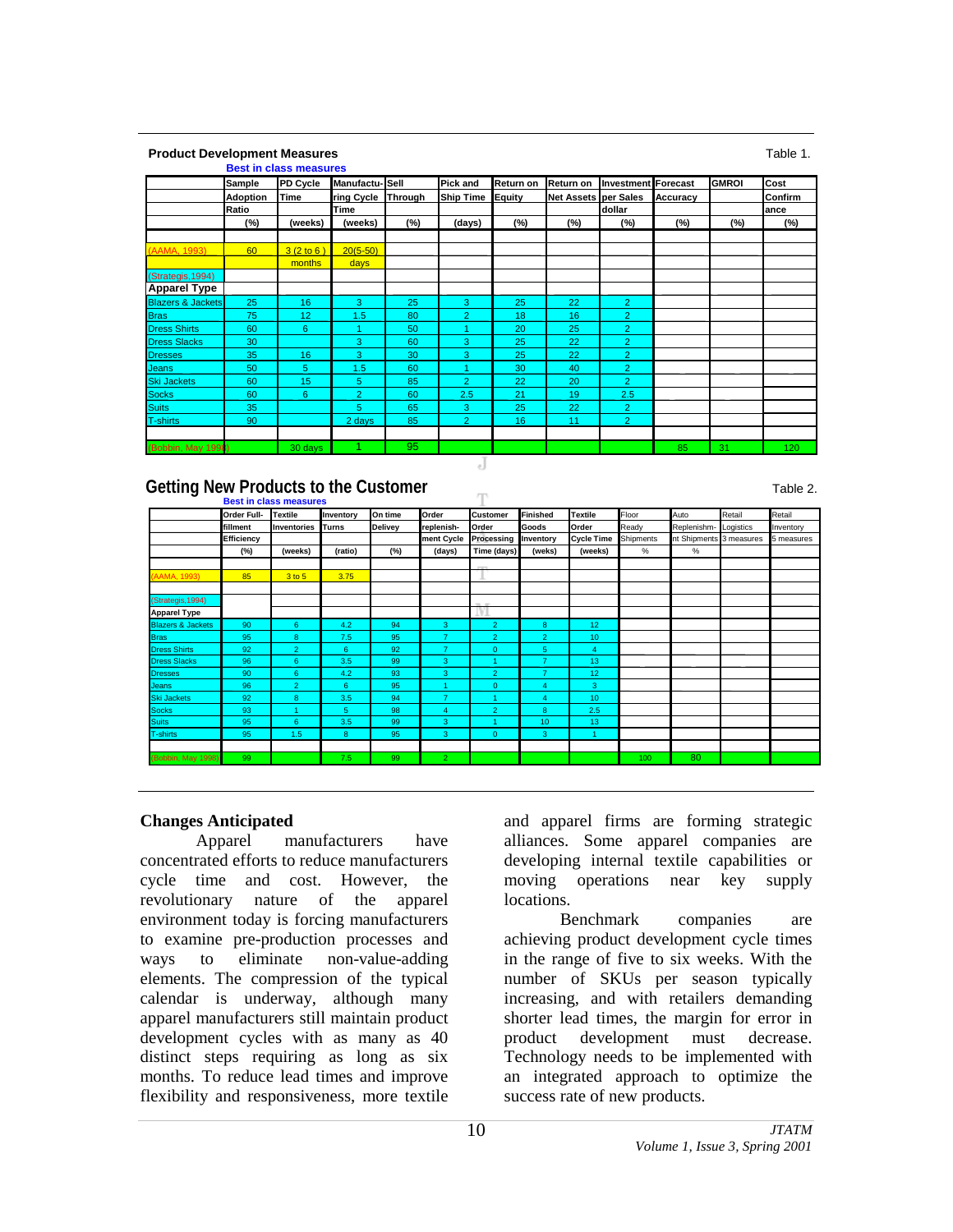Therefore, benchmark companies are implementing structural and technological improvements designed to reduce this risk and improve customer focus. Market research and analysis for benchmark companies is focused, structured and formalized. There is increasing use of consumer panel data, focus groups and instore testing. Companies will move towards a seasonless operating mode, where merchandising and product development will be done continuously.

# **Product Development Technology Available**

Improved product development structure is enhanced by use of integrated computer systems, where all functions can access and use all data on a real time basis. Increasing use of electronic commerce, satellite and optical scanning technologies will link internal and external functions. These advances will allow retailers and consumers to take a proactive role in the product development process. Computer aided design, retail sell-through analysis, pattern grading, costing, style and trend analysis, order tracking, production scheduling, distribution logistics, and integration of pre-production, production and post-production processes have become the norm.

The reader can find surveys of product development technologies from the following sources (Apparelkey, 2001; Bobbin, 1999; Bobbin Buyer's Guide, 2000; & Techexchange, 2001).

# **(a). Rapid Prototyping, Body Scanning, Digital Printing and Computer Aided Design**

Information on a detail study of these technologies can be obtained from "Rapid Prototyping in the Textile & Apparel Industry: A Pilot Project " by Istook (2000). Figure 3 of this paper shows the evolvement of product development technologies that continue to drive the product development process.

# **(b). Technology for Virtual Product Development**

The premiere performance of the future will be achieved by companies using advanced technology to radically "reduce the need for samples". Virtual reality technology will illustrate all potential designs showing the silhouette in multiple dimensions. The fabric can be viewed at all perspectives and, if a consumer or retailer desires to touch the garment, a fabric swatch can be provided.

Until virtual reality technology is readily available, the manufacturer's product development teams will review pictorial depictions of basic products with customers to

test the acceptance level of a potential  $\mathbb{I}$ product. This will require a major paradigm shift as most buyers today expect to touch T and see an actual garment before making their commitment to the product. Several A uniform manufacturers today are using CAD T technology to illustrate proposed designs to the customer and have eliminated the need M for almost all samples.

Tremendous potential has arisen with the development of virtual reality environments, e-commerce and Internet business. The combination of computer virtual technologies and database internet techniques will provide the next generation effects not only in industries such as film, advertising and games but also the fashion. It is required to adopt this technology fairly soon in the fashion industry as textile and fashion products have a short market life and their success is dependent upon fashion styles and price. The fashion, textiles and apparel industries are moving towards global retailing or remote shopping with the concept of enabling customers to purchase garments by conducting "virtual try-on" using their own body size and shape. At this stage, the virtual human modeling concept has become very important and research is underway to develop 3D systems for online 3D human measurement and reconstruction for virtual try-on for global retailing. The idea is to capture and analyze 3D body profiles using an online image measurement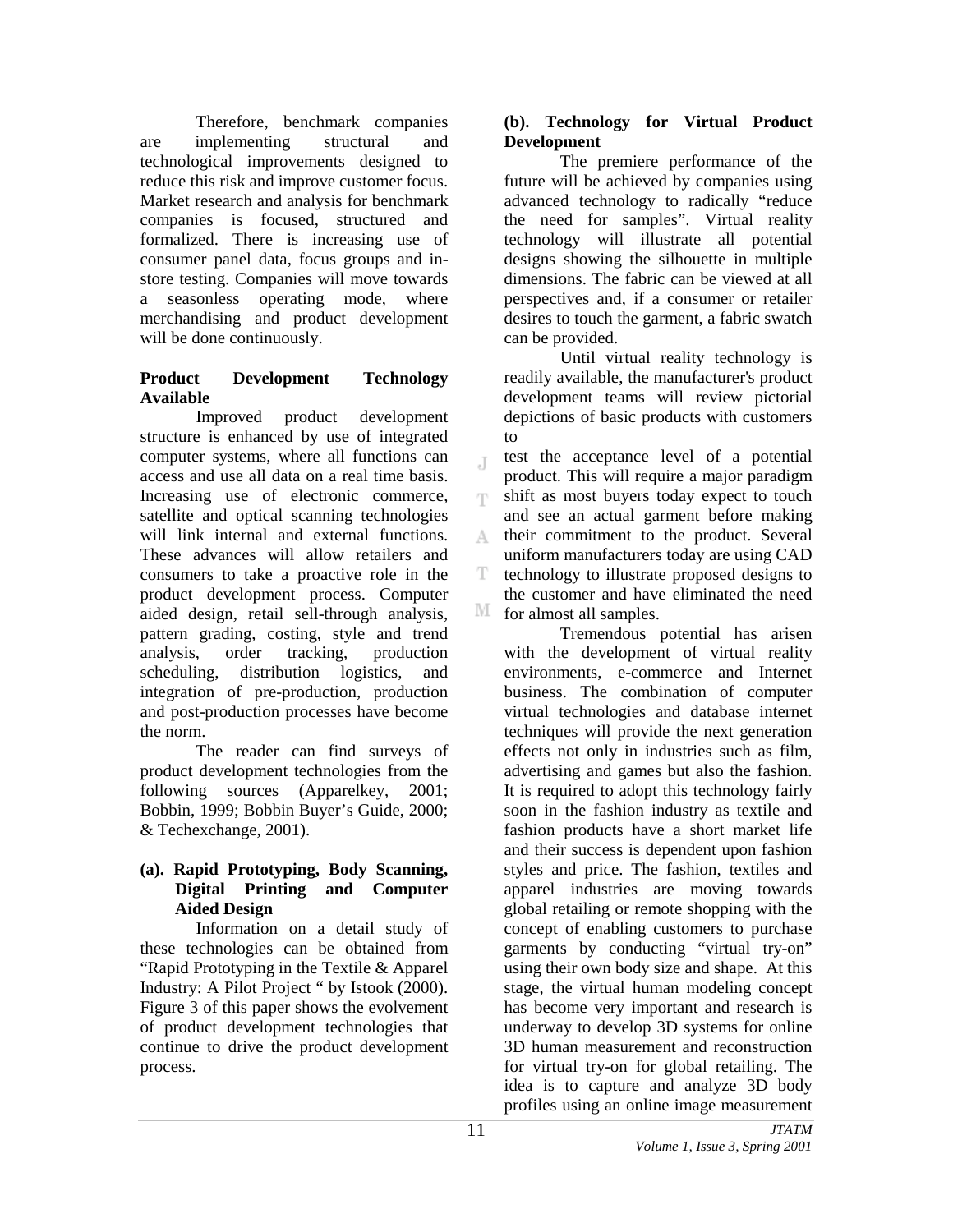and processing system and store them in a SQL server database which can be interfaced with global retailing (Stylios, Han, & Wan, 2001; My Virtual Model, 2001; Browzwear, 2001)

# **(c). Whole Garment Knits:**

The new knitting equipment has highly advanced design software, which allows patterns to be downloaded to the knitting machine directly, and knitting the whole garment thereby virtually eliminating set-up time. As companies are linked through computer networks between designers, purchasers, manufacturers, suppliers and off-shore agents, they share common databases of information that are progressively built throughout the process, updated on a daily basis, and accessed at any time (Shima Seiki, 2001).

## **(d). Web based information transfer technology**

The environments in which textile and apparel companies are operating today are becoming increasingly dynamic, diverse, complex and hostile. In this environment the need for relevant, timely, accurate and cost effective information is paramount. Companies today are linking computer networks between designers, purchasers, manufacturers, suppliers and offshore agents. All parties share a common database of information that is progressively built throughout the process, updated on a daily basis, and accessed at any time by all. Companies who provide this facility provide a secure transmission and communication of all product specifications in terms of files. The system provides a facility to build work groups so that the communication is more productive between established groups.

The most significant change is in the way retailers, apparel companies and textile suppliers share information. The textile supplier needs to know as early as possible what future requirements may be, so as to replenish the products that are selling. Fabric ordering must be timely, and equally importantly, it must be accurate. With effective linkages, reductions in textile

ordering cycle times can be achieved. This reduces the need for textile inventories and provides improved manufacturing responsiveness.

The entire manufacturing process can be done via a home through personal computers and cyberspace. Engineering will become web centric, where designs will be developed, reviewed, and approved electronically (Ai SpecNet, 2000; FitNet, 2000; Internet Commerce Committee, 2001 & WebPDM, 2001).

The evolution of the Internet has provided the means for sharing technical/product information among the personnel involved in the business. With a universal, low-cost, high-performance network it has transformed how companies conduct every aspect of their businesses. In order to stay in the pace with this e-T. commerce environment the product development function has developed rapidly A in the recent past. From marketing through T. the World Wide Web to transforming purchase orders into customer products it is М no doubt that this is an important requirement.

# **(e). Automatic Language Translation**

Language translation is necessary for businesses to be successful in local markets around the world but translation is expensive and can cause significant delays in getting products to markets. Many of the documents that are translated by businesses today are highly repetitive in nature, or are the result of a modification or update to an existing document. Therefore a significant part of the translation effort involves translating, again and again, the same text often with minor and subtle variations. Companies with large document translation needs, often find that managing the translation process is as difficult as actually doing the translation itself. As a company's translation requirements increase, quality and time to market become increasingly important. Companies are available today, which provides translation management software and consulting services. Several companies are developing languages based

 $\overline{A}$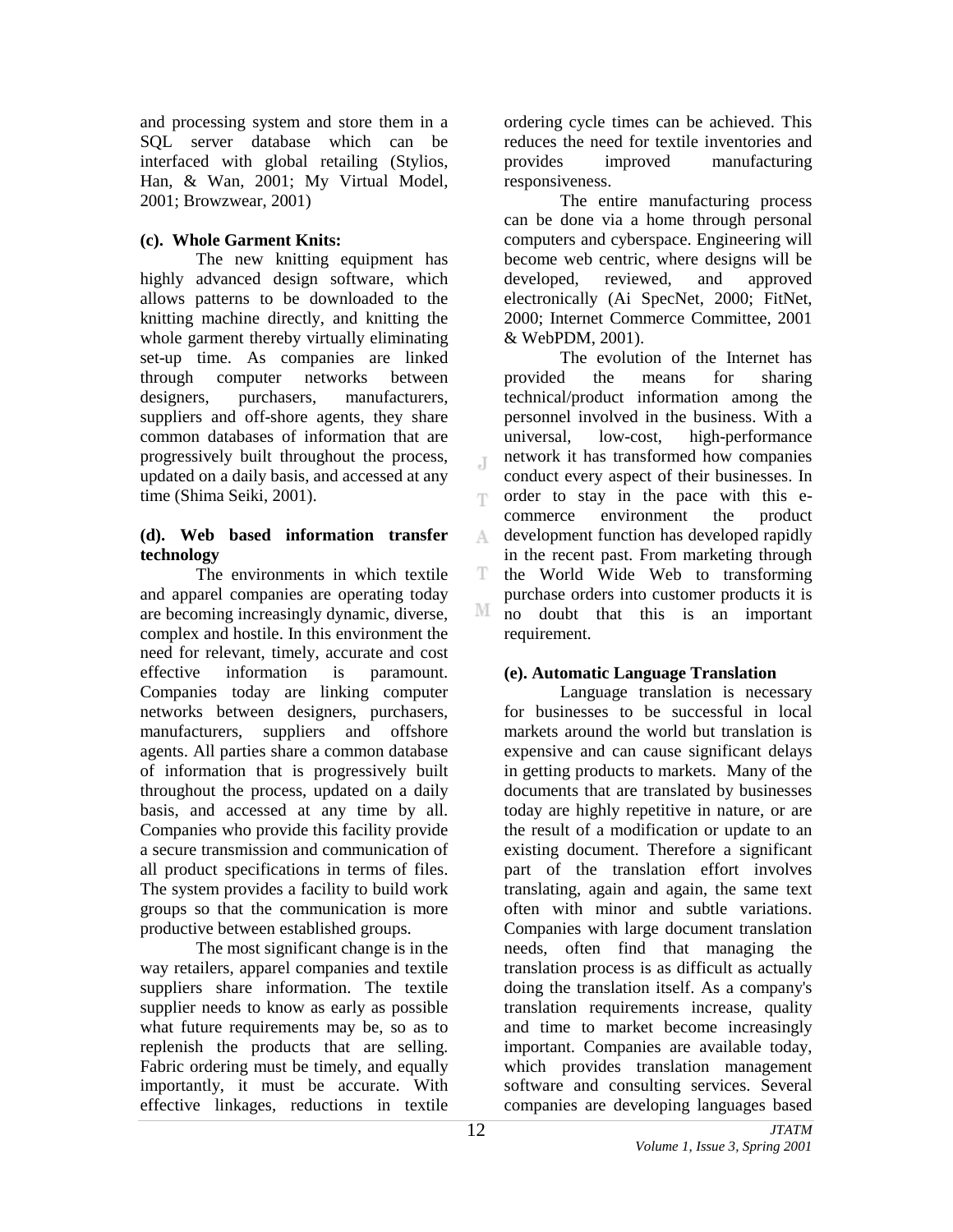on symbols to communicate the specifications for new and existing products (World of Sewing, 2001; Language Partners, 2001).

#### **Summary**

The Product Development function in the textile and apparel industry appears to be gaining activity as we examine the measures of recent progress represented in Patents and Papers. The increasing number of product development measures and technology improvements will lead to new competitive practices in product development. A new challenge will be to develop appropriate measures to identify the extent of system integration and how to measure the effectiveness of the virtual product development methodologies being used to create new products.

#### **References**

AAMA. (1996). Measurements for excellence. (Quick Response Leadership Committee). Arlington, Virginia: Author

AAMA. (1993). The changing apparel plant. (Technical Advisory Committee). Arlington, Virginia: Author

AAMA. (1991). The impact of technology on apparel: Part one. (Technical Advisory Committee). Arlington, Virginia: Author

A dictionary for ready-made clothing: Project "Confexicon" (2001) World of Sewing, No.1 02/2001, 28

Ai Spec Net (2000): [http://www.aispecnetr2.com.](http://www.aispecnetr2.com/)

Apparel Key (2001): http://www.apparelkey.com.

Bertrand, F. (1982) Profitable Merchandising of Apparel. National Knitwear and Sportswear Association, New York**.** 

Sewn Product Industry Software Guide

(1999, July) Bobbin, Vol. 40 (11).

Bobbin Buyer's Guide (2000): [http://www.bobbin.com.](http://www.bobbin.com/BOBBINGROUP/buyers/_bgumain.htm)

Browzwear (2001): [http://www.browzwear.com](http://www.browzwear.com/) 

Burns, L.D. & Bryant, N.O. (1997) The Business of Fashion, Designing Manufacturing and Marketing, Fairchild Publications, New York: New York.

FitNet (2000): [http://www.lectra.com](http://www.lectra.com/) 

Gaskill,L.(1992) Toward a model of retail product development: A case study analysis. Clothing and Textile Research Journal, Vol.10 (4), 17-24.

Internet Commerce Committee (2001): <http://www.vics.org/commit.htm> A

T. Istook, C.L. (2000, September) Rapid prototyping in the textile & apparel industry:

M A pilot project, Journal of Textile and Apparel, Technology and Management, Vol.1 (1).

Kotler, P. (2000) Marketing Management, Chapter 10, Prentice Hall, Upper Saddle River, New Jersey, pp. 303-316.

Language Partners (2001): http://www.languagepartners.com.

Little, T.J.& Heinje, R.K. (1998, May) Does your quick response program measure up? Bobbin, Vol.39 (9), 42-47.

May-Plumlee, T. & Little, T.J. (1998) Nointerval coherently phased product development model, International Journal of Clothing Science and Technology, Vol.10 (5), 342-364.

My Virtual model (2001): [http://www.mvm.com](http://www.mvm.com/) 

Regan, C., Kincade, D. & Sheldon, G.(1998) Applicability of the engineering design

J.

Ŧ